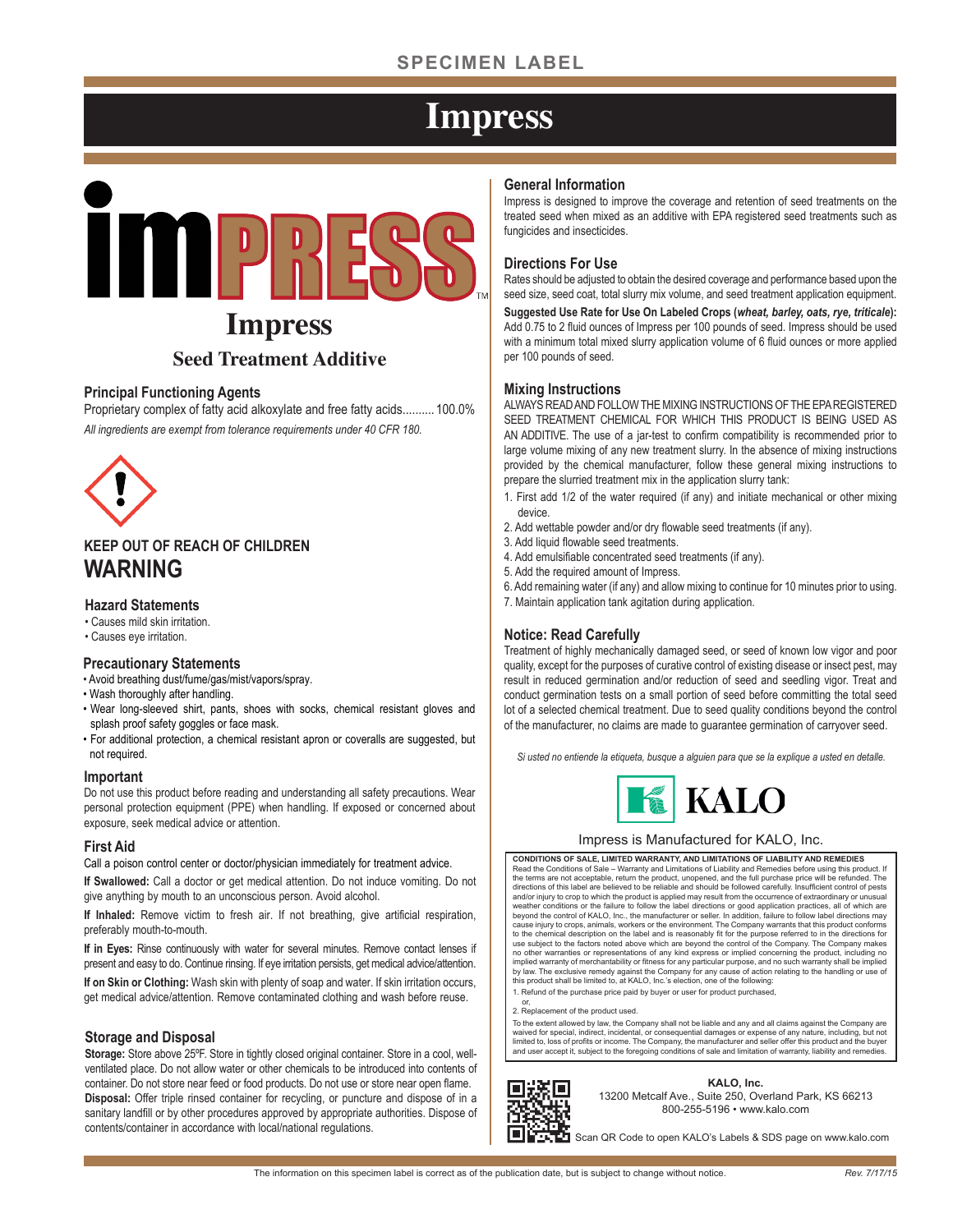## **SPECIMEN LABEL**

# **Impress iP**

# **IMPRESSIP**

## **Impress iP Seed Treatment Additive**

#### **Principal Functioning Agents**

Proprietary complex of fatty acid alkoxylate and free fatty acids infused with purple colorant.................................................................. 100.0%

*All ingredients are exempt from tolerance requirements under 40 CFR 180.190.*



### **KEEP OUT OF REACH OF CHILDREN WARNING**

#### **Hazard Statements**

- Causes mild skin irritation.
- Causes eye irritation.

#### **Precautionary Statements**

- Avoid breathing dust/fume/gas/mist/vapors/spray.
- Wash thoroughly after handling.
- Wear long-sleeved shirt, pants, shoes with socks, chemical resistant gloves and splash proof safety goggles or face mask.
- For additional protection, a chemical resistant apron or coveralls are suggested, but not required.

#### **Important**

Do not use this product before reading and understanding all safety precautions. Wear personal protection equipment (PPE) when handling. If exposed or concerned about exposure, seek medical advice or attention.

#### **First Aid**

Call a poison control center or doctor/physician immediately for treatment advice.

**If Swallowed:** Call a doctor or get medical attention. Do not induce vomiting. Do not give anything by mouth to an unconscious person. Avoid alcohol.

**If Inhaled:** Remove victim to fresh air. If not breathing, give artificial respiration, preferably mouth-to-mouth.

**If in Eyes:** Rinse continuously with water for several minutes. Remove contact lenses if present and easy to do. Continue rinsing. If eye irritation persists, get medical advice/attention.

**If on Skin or Clothing:** Wash skin with plenty of soap and water. If skin irritation occurs, get medical advice/attention. Remove contaminated clothing and wash before reuse.

#### **Storage and Disposal**

**Storage:** Store above 25ºF. Store in tightly closed original container. Store in a cool, wellventilated place. Do not allow water or other chemicals to be introduced into contents of container. Do not store near feed or food products. Do not use or store near open flame. **Disposal:** Offer triple rinsed container for recycling, or puncture and dispose of in a sanitary landfill or by other procedures approved by appropriate authorities. Dispose of contents/ container in accordance with local/national regulations.

#### **General Information**

Impress iP is designed to impart a purple color and improve the coverage and retention of seed treatments on the treated seed when mixed as an additive with EPA registered seed treatments such as fungicides and insecticides.

#### **Directions For Use**

Impress iP is labeled for use on the following crops: wheat, barley, oats, rye, triticale and rice. Rates should be adjusted to obtain the desired coverage and performance based upon the seed size, seed coat, total slurry mix volume, and seed treatment application equipment.

**Suggested use rate when used as the only source of colorant in a treatment slurry mix:** Add 1.75 to 2.00 fluid ounces of Impress iP per 100 pounds of seed.

**Suggested use rate when used to enhance color intensity of pre-colored treatments:** Add 1.25 to 1.50 fluid ounces of Impress iP per 100 pounds of seed.

**Minimum mixed slurry application volume:** Impress iP should be used with a minimum total mixed slurry application volume of 6 fluid ounces or more applied per 100 pounds of seed.

#### **Mixing Instructions**

ALWAYS READ AND FOLLOW THE MIXING INSTRUCTIONS OF THE EPA REGISTERED SEED TREATMENT CHEMICAL FOR WHICH THIS PRODUCT IS BEING USED AS AN ADDITIVE. The use of a jar-test to confirm compatibility is recommended prior to large volume mixing of any new treatment slurry. In the absence of mixing instructions provided by the chemical manufacturer, follow these general mixing instructions to prepare the slurried treatment mix in the application slurry tank:

1. First add 1/2 of the water required (if any) and initiate mechanical or other mixing device.

- 2. Add wettable powder and/or dry flowable seed treatments (if any).
- 3. Add liquid flowable seed treatments.
- 4. Add emulsifiable concentrated seed treatments (if any).
- 5. Add the required amount of Impress iP.
- 6. Add remaining water (if any) and allow mixing to continue for 10 minutes prior to using. 7. Maintain application tank agitation during application.

#### **Notice: Read Carefully**

Treatment of highly mechanically damaged seed, or seed of known low vigor and poor quality, except for the purposes of curative control of existing disease or insect pest, may result in reduced germination and/or reduction of seed and seedling vigor. Treat and conduct germination tests on a small portion of seed before committing the total seed lot of a selected chemical treatment. Due to seed quality conditions beyond the control of the manufacturer, no claims are made to guarantee germination of carryover seed.

*Si usted no entiende la etiqueta, busque a alguien para que se la explique a usted en detalle.*



#### Impress iP is Manufactured for KALO, Inc.

**CONDITIONS OF SALE, LIMITED WARRANTY, AND LIMITATIONS OF LIABILITY AND REMEDIES** Read the Conditions of Sale – Warranty and Limitations of Liability and Remedies before using this product. If<br>the terms are not acceptable, return the product, unopened, and the full purchase price will be refunded. The<br>d weather conditions or the failure to follow the label directions or good application practices, all of which are<br>beyond the control of KALO, Inc., the manufacturer or seller. In addition, failure to follow label directions to the chemical description on the label and is reasonably fit for the purpose referred to in the directions for use subject to the factors noted above which are beyond the control of the Company. The Company makes<br>no other warranties or representations of any kind express or implied concerning the product, including no<br>implied warra by law. The exclusive remedy against the Company for any cause of action relating to the handling or use of this product shall be limited to, at KALO, Inc.'s election, one of the following:

1. Refund of the purchase price paid by buyer or user for product purchased,

or, 2. Replacement of the product used.

To the extent allowed by law, the Company shall not be liable and any and all claims against the Company are<br>waived for special, indirect, incidental, or consequential damages or expense of any nature, including, but not<br>l and user accept it, subject to the foregoing conditions of sale and limitation of warranty, liability and remedies.



**KALO, Inc.** 13200 Metcalf Ave., Suite 250, Overland Park, KS 66213 800-255-5196 • www.kalo.com

Scan QR Code to open KALO's Labels & SDS page on www.kalo.com